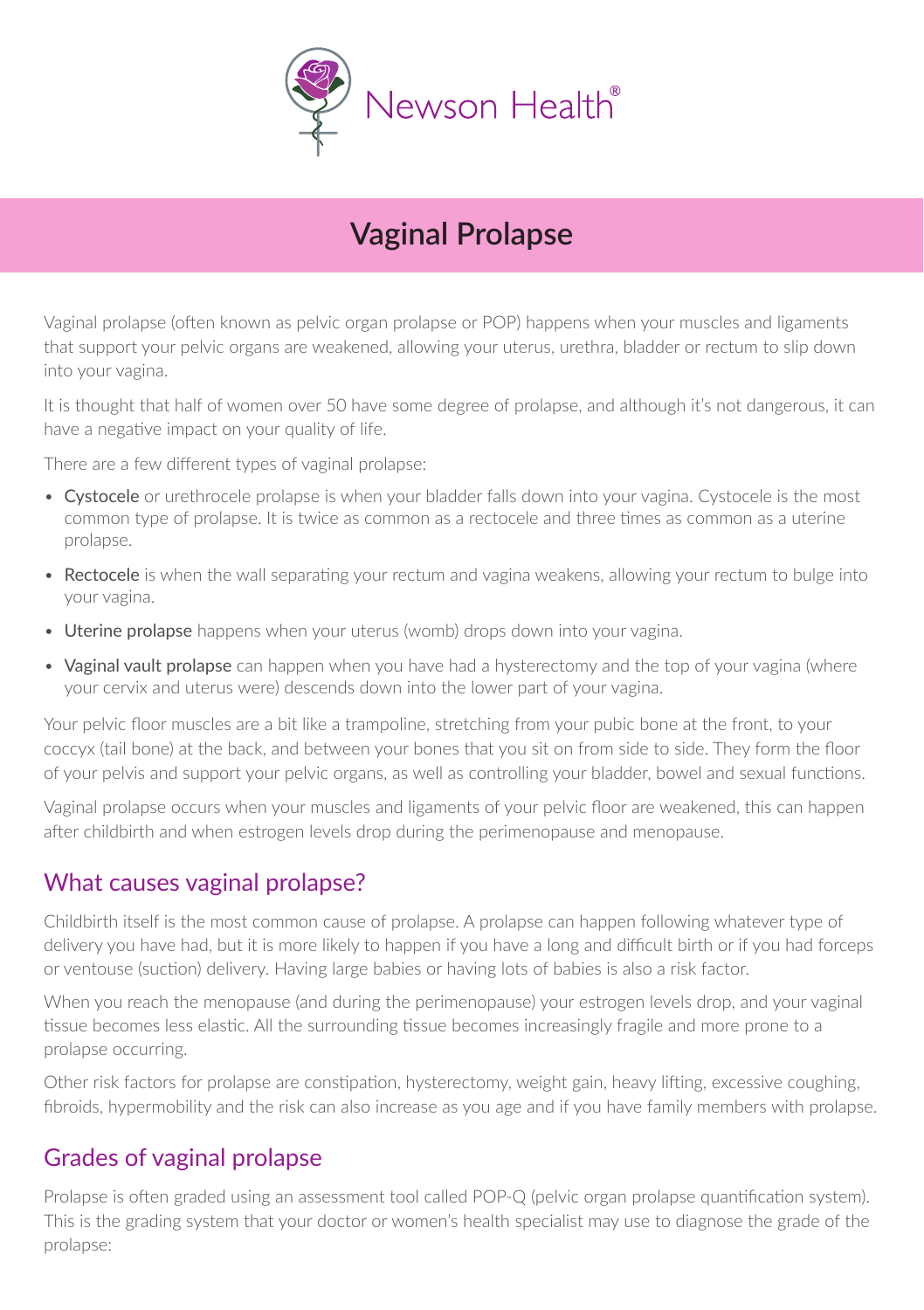#### Grade 1

At this stage you may not even know you have a small prolapse, this could be picked up on a routine cervical examination, for example.

#### Grade 2

This is when your bladder or bowel falls down far enough to be at the opening of your vagina.

#### Grade 3

This is when your pelvic organs begin to bulge out of your vaginal opening. It can obviously feel really uncomfortable or painful at this point.

#### Grade 4

This is the most severe form of prolapse and is when your entire bladder or uterus comes out of your vagina. This is also the least common, and help is usually sought before a prolapse reaches this point.

### How would I know if I have a prolapse?

The symptoms you experience will depend on which organ has prolapsed. You may not experience any symptoms at all, or you may notice some of the following:

- a heavy feeling of fullness or pressure in your vagina
- a bulge at the opening of your vagina
- a feeling like you're sitting on an egg or a ball
- a lower back ache that feels better when you lie down
- the need to urinate more frequently than usual
- having trouble completely emptying your bowel or bladder
- frequent bladder infections and/or constipation
- leaking urine when you cough, sneeze, laugh, have sex, or exercise
- pain or discomfort during sex
- vaginal bleeding

### Getting a diagnosis

Vaginal prolapse can usually be diagnosed through a pelvic examination. Your doctor may also want to test your bladder function and refer you for an ultrasound, MRI or CT scan to take a closer look at your pelvic organs.

### What can I do about it?

Vaginal prolapse is treatable, and mild cases can improve with simple lifestyle changes, such as losing weight, treating constipation by eating a healthy diet with plenty of vegetables and fibre, and avoiding heavy lifting.

Performing regular pelvic floor exercises can help strengthen your muscles, and your doctor may refer you to a pelvic floor physiotherapist who can devise a programme of strengthening exercises. There are various Apps to help you with pelvic floor exercises – a good one is the Squeezy NHS Pelvic Floor App.

You may also benefit from biofeedback, which uses an electrode to show when you're contracting the correct muscles, or electrical stimulation machines if you need some extra help to get started with doing the exercises. These tools are often used in clinical settings, but you can use the Elvie® Trainer at home (biofeedback). This is a small device which you insert into your vagina. It connects to your smartphone to give you a five-minute programme of exercises and allows you to track your progress.